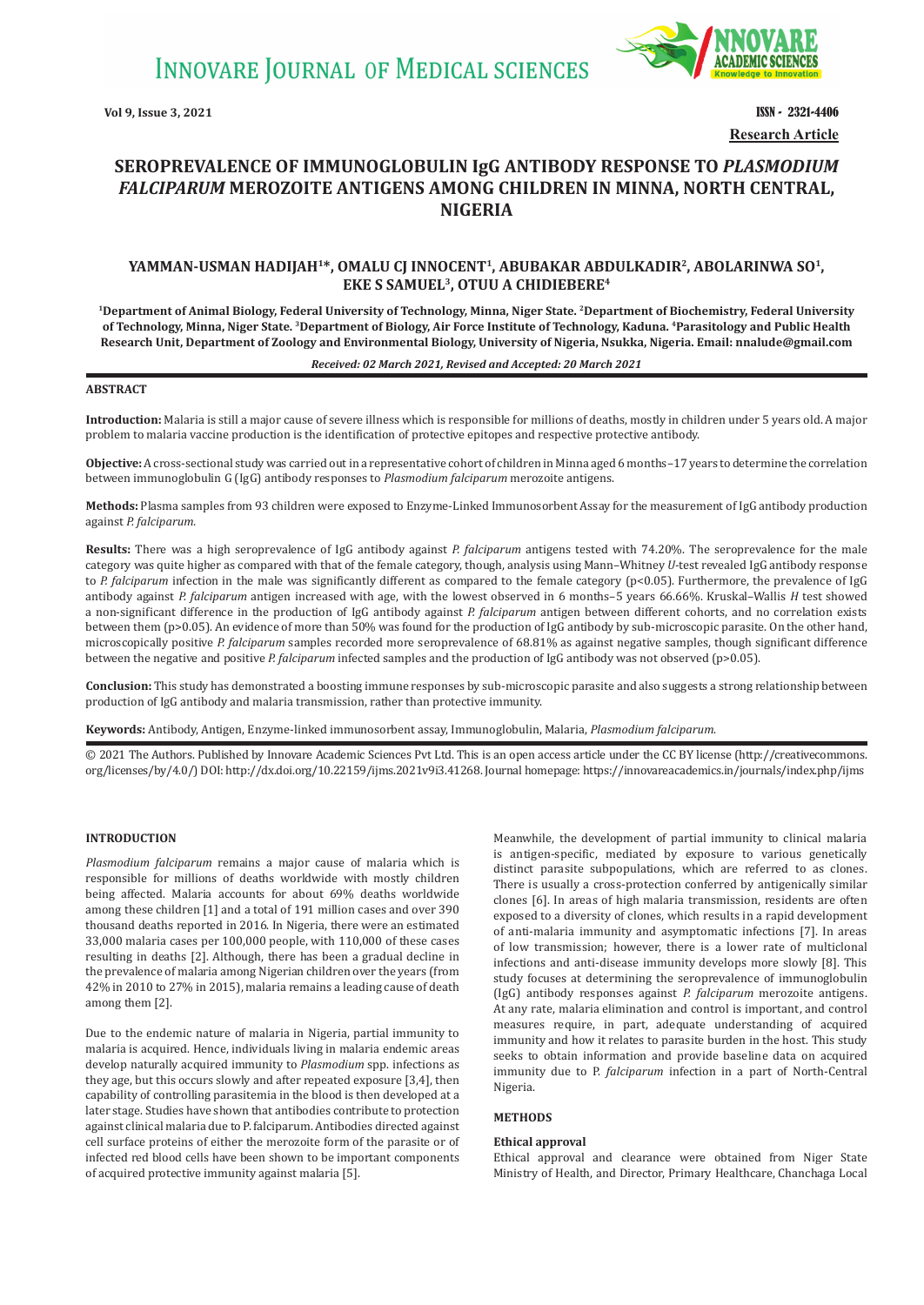Government, respectively. Furthermore, informed consent was obtained from the parents or guardians of children captured in this study.

## **Sample collection**

The study was conducted in Minna, the capital city of Niger state in North Central Nigeria located at 9.62 latitude and 6.55 longitude and situated at elevation 243 m above sea level, covering a land area of 88 km<sup>2</sup> . It has an estimated population of 1.2 million. In this area, no fewer than 19,000 children below 5 years old, die of malaria annually, making it the region with the highest number of child deaths from malaria in the north central zone of the country [9]. This site has a tropical climate with two seasons, the rainy and the dry seasons, which start from May-October and December-March, respectively.

This is a cross-sectional study with a cohort of children between 6 months and 17 years. A total of 93 children were recruited from outpatient departments of selected healthcare facilities within the period of the study. Blood samples collected from the children were used for determination of malaria parasite status and Enzyme-linked Immunosorbent Assay (ELISA).

### **Parasitological measurements**

For each blood sample collected, thick and thin blood smear was prepared, and then stained using Giemsa-stain technique to identify parasite density (PD) and *Plasmodium* species, respectively. Parasite population was obtained by counting the number of asexual parasites per 200 white blood cell (WBCs) counts and calculating parasites/*μ*l assuming a WBC count of 8000/*μ*l. A smear was considered negative if no parasites were seen after review of 100 high-powered fields. Parasitemia was categorized as low (<1000 parasite/*μ*l), moderate (1001–10,000 parasite/*μ*l), high (>10,001/*μ*l), and hyperparasitemia (≥100,000) [10,11].

### **Measurement of IgG using ELISA**

The anti-malaria ELISA kit ab178649 from Abcam® was used following the manufacturer's instructions. All reagents, samples and controls were equilibrated to room temperature (18–25°C) before use. Before assaying, all samples were diluted 1:100 with IgG sample diluent. Sample (10 µL) was added to 990 µL IgG sample diluent to obtain a 1:100 dilution. It was mixed gently and thoroughly. Exactly 100 μL of sample was added into the 96-wells. The plates were sealed with foil paper and incubated for 1 h at room temperature. After the removal of the seal, the contents of the well were aspirated, each well was washed 3 times with 300 µL of 1×washing solution. After the last wash, the remaining 1×washing solution was removed by decanting, the plate was inverted and then blotted against clean paper towels to remove excess liquid. A 100 µL of malaria anti-IgG conjugate was added into the wells and incubated for 30 min at room temperature. Subsequently, 100 µL of Tetramethylbenzidine (TMB) substrate solution was added into the wells and incubated at exactly 15 min at room temperature in the dark. Stop solution  $(100 \mu L)$  was added into the wells in the same order and at the same rate as for the TMB substrate solution. It was noted that any blue color developed during the incubation stage turned yellow. The absorbance of the specimen was measured at 450 nm within 30 min of the addition of stop solution.

## **Calculation and interpretation of results for ELISA**

For the result calculation, the mean background subtracted absorbance for each sample was calculated and was compared to the mean cutoff control value. The cutoff control value is the mean absorbance value of the cutoff control wells.

Results in Standard Units = 
$$
\frac{\text{Patients (mean) absorbance value}}{\text{Cut-off}} \times 100
$$

$$
= \text{Standard Units}
$$

Samples were considered to give a positive signal if the absorbance value is >10% over the cutoff value. Samples with an absorbance value of <10% below the cutoff value were considered as negative.

### **Data processing and analysis**

The data were analyzed using SPSS version 23.0 statistical software package. The age of participants was categorized into three groups – 6 months–5 years, 6–11 years, 12–17 years and a control group of >18 years. Chi square analysis was used to determine the correlation between antibody responses to malaria antigens. Mann–Whitney and Kruskal–Wallis tests were used to test for the differences in proportions and determine relationships between categorical variables. Correlation coefficient between IgG concentrations and age was determined. A twotailed p<0.05 was considered statistically significant.

## **RESULTS**

#### **Demographic and clinical features of the study participants**

A total of 93 participants were included in the study with 45 (48.38%) males and 48 (51.61%) females. From this, 36 (38.70%) were below 5 years, 29 (31.20%) were between the age of 6 and 11 years, 23 (24.80%) aged 12 and 17 years, and a control group of >18 years with 5 (5.30%) (Table 1). Meanwhile, 84 (90.32%) were infected with *P. falciparum* and observed positive by microscopy.

## **IgG antibody response to** *P. falciparum* **infection**

From the study, generally, there was a high seroprevalence of IgG antibody against *P. falciparum* antigens tested with 69 (74.20%). The frequency of a non-reactive response to an antigen was 17 (18.27%). There was no production of antibody, which was an indication of the absence of *P. falciparum*. Furthermore, an indeterminate group – the grey zone (may occur either due to the patient recently infected with the *P. falciparum* pathogen or possess the low strength of the pathogen), recorded 7 (7.52%). Meanwhile, from the total of 93 samples exposed to ELISA, 84 (90.32%) of the samples were infected with *P. falciparum* whilst, 9 (9.67%) tested negative with microscopy. Interestingly, of the nine cases (9.67%) tested negative with microscopy, more than half of the samples (5) produced IgG antibody against the antigens (Table 2). In contrast, cases with *P. falciparum* infection recorded higher specific IgG antibody responses 64 (68.81%) as compared to negative *P. falciparum* cases, suggesting a strong relationship between production of specific antibodies and *P. falciparum* transmission, rather than protective immunity. Analysis using the Mann–Whitney *U-*test revealed a non-significant difference (p>0.05) in IgG antibody response to *P. falciparum* infection between negative *P. falciparum* cases and *P. falciparum* infected cases. In addition, a non-significant negative correlation between the negative and positive *P. falciparum* parasite and the production of antibody IgG was recorded at p>0.05.

## **IgG antibody response to** *P. falciparum* **PD**

The highest seroprevalence of IgG antibody response to *P. falciparum*  antigen was detected in plasma samples with high Parkinson's disease 9 (90.00%). This was then followed by those with low PD 13 (81.25%), and the least observed seroprevalence of *P. falciparum* IgG antibody was observed in samples with moderate PD 42 (72.41%) (Table 3).

The differences in the seroprevalence of *P. falciparum* IgG antibody were not significant (p>0.05) between all the PD (low, moderate, and high parasitemia) and non-significant association exists between them (p>0.05). For variation between the IgG antibody and the PD, significant difference (p>0.05) was not observed between *P. falciparum* infected erythrocyte and PD using Analysis of Variance. Furthermore, Kruskal–Wallis *H* test was used to determine variations in IgG response

## **Table 1: Demographic features of the study participants**

| Age/Sex            | Male $(\%)$ | Female (%) | Total $(\% )$ |
|--------------------|-------------|------------|---------------|
| 6 month-5 year     | 21 (47.00)  | 15 (31.30) | 36 (38.70)    |
| 6 year-11 year     | 11 (24.00)  | 18 (37.50) | 29 (31.20)    |
| 12 year-17 year    | 10(22.00)   | 13 (27.10) | 23 (24.80)    |
| >18 year (control) | 3(7.00)     | 2(4.10)    | 5(5.30)       |
| Total              | 45(100)     | 48 (100)   | 93 (100)      |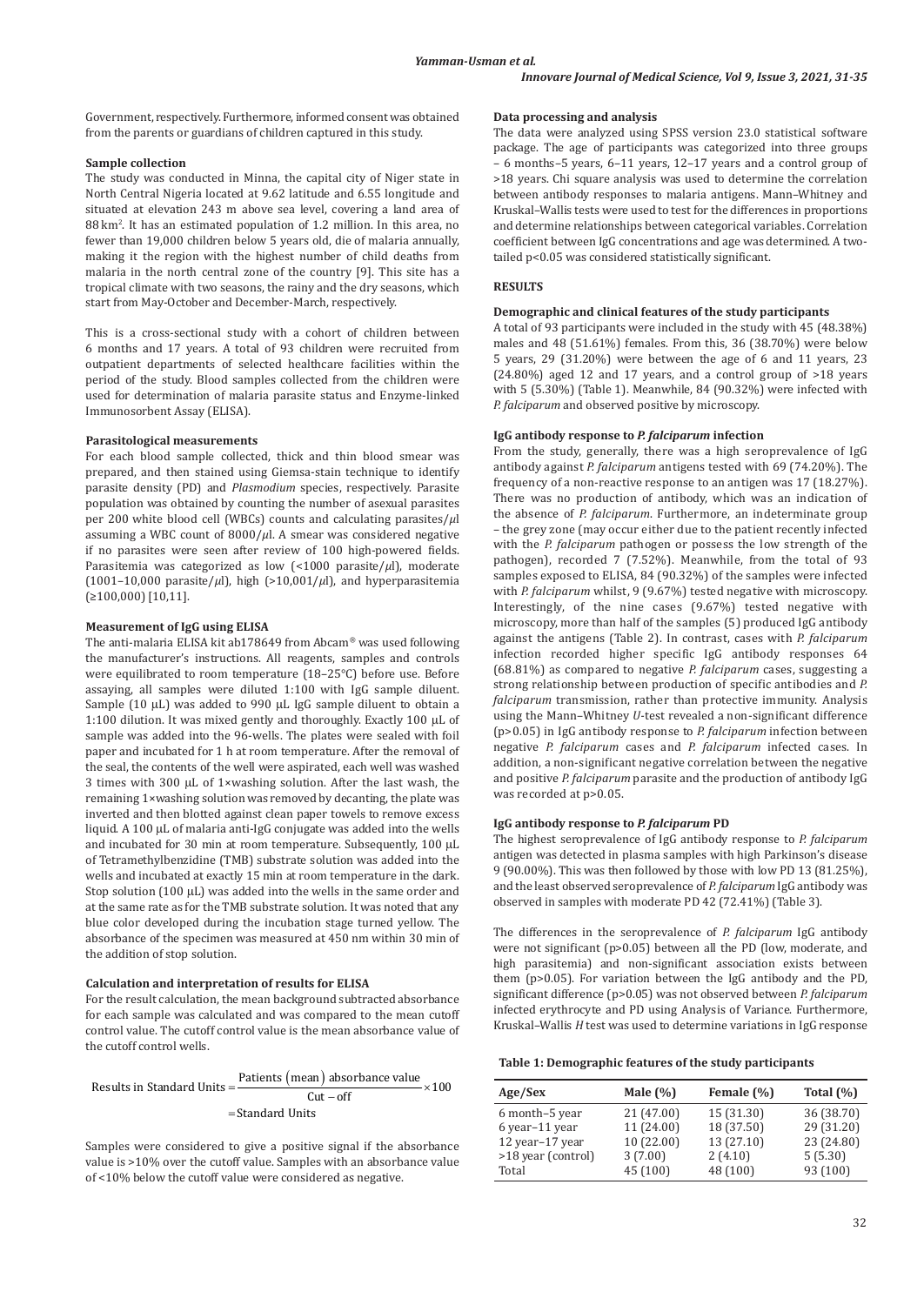between the different categories of PD, and a statistically non-significant difference was observed in all the categories of PD (p>0.05).

Fig. 1 shows a boxplot of the distribution of IgG absorbance values at 450 nm in *P. falciparum* for PD. The horizontal bars in the middle of each box indicate the mean percentage of OD. The top and bottom of each box represent the upper and lower quartiles, respectively.

### **IgG antibody responses to** *P. falciparum* **in relation to sex and age**

From this study, it was recorded that both the male and female category had prevalence of reactive samples, that is, samples that produced IgG antibody against *P. falciparum* antigen, and were quite higher in male category with 35/45 (77.77%) and 34/48 (70.83%), respectively. The highest seroprevalence was observed in older children. The frequency of a non-reactive response to an antigen was 17/93 (18.27%) with 8/45 (17.77%) in male and 9/48 (18.75%) from the female category. Furthermore, an indeterminate group – the grey zone also recorded a total 7/93 cases (7.52%) with male category having 2/45 (4.44%) and female category with 5/48 (10.41%). This effect could be as a result that either the patients were recently infected with the *P. falciparum* pathogen or they possess the low strength of the pathogen (Table 4)*.*

Analysis using the Mann–Whitney U-test, however, revealed IgG antibody response to *P. falciparum* infection in the male was significantly different from that of the female category (p<0.05). In addition, the differences in the seroprevalence of *P. falciparum* IgG antibody response to the antigen were not significant (p>0.05) with age and no significant association exists between them. Furthermore, Kruskal–Wallis H test

**Table 2: Immunoglobulin G antibody response to** *P. falciparum*  **infection**

| Antibody IgG<br>response | P. falciparum<br>negative $(\% )$ | P. falciparum<br>positive (%) | Total $(\% )$ |  |
|--------------------------|-----------------------------------|-------------------------------|---------------|--|
| Non-reactive $($         | 3(3.22)                           | 14 (15.05)                    | 17 (18.27)    |  |
| Grey zone $(9-11)$       | 1(1.07)                           | 6(6.45)                       | 7(7.52)       |  |
| Positive $(>11)$         | 5(5.37)                           | 64 (68.81)                    | 69 (74.20)    |  |
| Total                    | 9(9.67)                           | 84 (90.32)                    | 93 (100)      |  |

*P. falciparum*: *Plasmodium falciparum* 

**Table 3: Immunoglobulin G antibody response to** *P. falciparum*  **parasite density**

| PD                               | No.   | Antibody IgG response |                        |                           |  |
|----------------------------------|-------|-----------------------|------------------------|---------------------------|--|
|                                  | exam. | Non-reactive<br>< 9(% | Grey zone<br>$9-11(%)$ | <b>Positive</b><br>>11(%) |  |
| Negative                         | 9     | 3 (33.33)             | 1(11.11)               | 5(55.55)                  |  |
| Low PD $\left($ < 1000/ $\mu$ l) | 16    | 2(12.50)              | 1(6.25)                | 13 (81.25)                |  |
| Moderate PD                      | 58    | 11 (18.96)            | 5(8.62)                | 42 (72.41)                |  |
| $(1001 - 10,000/\mu I)$          |       |                       |                        |                           |  |
| High PD                          | 10    | 1(10.00)              | 0(0.00)                | 9(90.00)                  |  |
| $(>10,001/\mu l)$                |       |                       |                        |                           |  |
| Total                            | 93    | 17 (18.27)            | 7(7.52)                | 69 (74.19)                |  |
|                                  |       |                       |                        |                           |  |

*P. falciparum*: *Plasmodium falciparum,* PD: Parasite density

was used to test for variation between the age groups and it showed a non-significant difference in IgG antibody response between the age groups (p>0.05).

Fig. 2 shows a boxplot of the distribution of IgG absorbance values at 450 nm in *P. falciparum* for male and female. The mean absorbance recorded was 45 SU and 25 SU; the lower quartiles of 5 SU and 5 SU; and an upper quartiles of 65 SU and 63 SU for both male and female groups, respectively. Meanwhile, Fig. 3 also showed a box plot of the distribution of IgG absorbance values at 450 nm in *P. falciparum* for different cohorts. The horizontal bars for mean absorbance were recorded as 25 SU, 32 SU, 50 SU, and 48 SU; the lower quartiles of 2 SU, 4 SU, 5 SU, and 24 SU; and an upper quartiles of 70 SU, 67 SU, 69 SU, and 68 SU for age groups 6 months–5 years, 6–11 years, 12–17 years, and >18 years, respectively.

## **DISCUSSION**

In this study, the relationship between IgG antibody responses to *P. falciparum* parasite populations in children with malaria infections was assessed in Minna, Niger State, North-Central Nigeria. There was a high seroprevalence of antibodies in general, against *P. falciparum* antigens tested with about 74%. The findings from this study were supported by the previous work which reported a high seroprevalence and protective role of antibodies in the endemic Dielmo area [12] (Diop *et al.,* 2014), and also in another study by Nazareth *et al.* (2017) [13], where a synthetic malaria antigen was used, with about three-quarters (78.80%) of the participants positive for total IgG antibodies to the antigen (AS202.11 peptide).

Samples detected by microscopy with *P. falciparum* had higher specific antibody IgG responses compared to negative *P. falciparum* samples, suggesting a strong relationship between production of specific antibodies and *P. falciparum* transmission, rather than protective immunity, in other words, the studied specific antibody IgG responses appeared thus to be associated with malaria infection rather than antimalarial protective immunity and this could also be a proof that the antibody served as a potential markers of both exposure to *P. falciparum* and protection against disease. This was discussed by Sarr *et al.*



**Fig. 1: Boxplot of the distribution of immunoglobulin G absorbance values at 450 nm in** *Plasmodium falciparum* **for parasite density**

| <b>Sex</b>         | <b>Overall</b>            |                               |                           | Male                         |                        |                           | Female                |                        |                           |
|--------------------|---------------------------|-------------------------------|---------------------------|------------------------------|------------------------|---------------------------|-----------------------|------------------------|---------------------------|
| Age/IgG response   | Non-reactive<br>$<$ 9 (%) | <b>Grey zone</b><br>$9-11(%)$ | <b>Positive</b><br>>11(%) | <b>Non-reactive</b><br>< 9(% | Grey zone<br>$9-11(%)$ | <b>Positive</b><br>>11(%) | Non-reactive<br>< 9(% | Grey zone<br>$9-11(%)$ | <b>Positive</b><br>>11(%) |
| 6 month-5 year     | 9(25.00)                  | 3 (8.33)                      | 24 (66.66)                | 5(23.80)                     | 2(9.50)                | 14 (66.66)                | 4(26.66)              | 1(6.66)                | 10 (66.66)                |
| 6 year-11 year     | 4(13.80)                  | 4(13.80)                      | 21 (72.41)                | 1(9.09)                      | 0(0.00)                | 10 (90.90)                | 3(16.66)              | 4(22.22)               | 11(61.11)                 |
| 12 year-17 year    | 4(17.40)                  | 0(0.00)                       | 19 (82.60)                | 2(20.00)                     | 0(0.00)                | 8(80.00)                  | 2(15.38)              | 0(0.00)                | 11 (84.61)                |
| >18 year (control) | 0(0.00)                   | 0(0.00)                       | 5(100.00)                 | 0(0.00)                      | 0(0.00)                | 3(100.00)                 | 0(0.00)               | 0(0.00)                | 2(100.00)                 |
| Total              | 17 (18.27)                | 7(7.52)                       | 69 (74.19)                | 8 (17.77)                    | 2(4.44)                | 35 (77.77)                | 9(18.75)              | 5(10.41)               | 34 (70.83)                |

*P. falciparum*: *Plasmodium falciparum*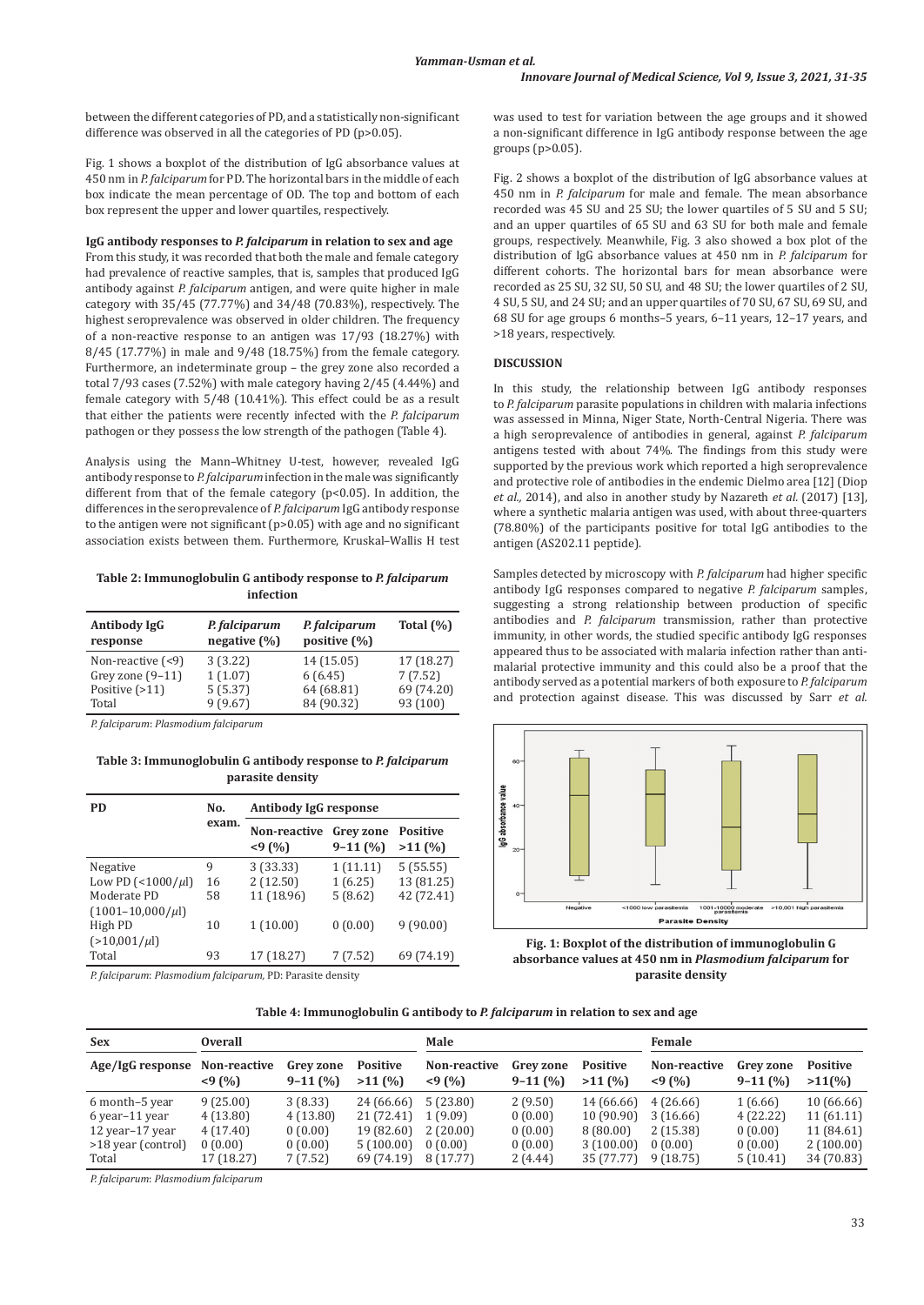## *Innovare Journal of Medical Science, Vol 9, Issue 3, 2021, 31-35*



**Fig. 2: Boxplot of the distribution of immunoglobulin G absorbance values at 450 nm in** *Plasmodium falciparum* **infection for male and female**



**Fig. 3: Boxplot of the distribution of immunoglobulin G absorbance values at 450 nm in** *Plasmodium falciparum* **infection for different age groups**

(2007) [14], in their study which states that children with *P. falciparum* infection had higher specific antibody responses compared to negative infection children.

Meanwhile, of the 9% microscopically negative *P. falciparum* samples, more than half produced antibodies to *P. falciparum* antigens. This could also be a proof of a sub-microscopic parasite and is evident for boosting immune responses by these sub-microscopic parasites. This observation was in line with other studies from low transmission settings [15,16], but was not in agreement with a previous study in an intense malaria transmission setting in Uganda [17], and also in Kenya, Lake Victoria [18].

However, associations between antibody responses to *P*. *falciparum* antigen and the risk of *P. falciparum* infection have shown to be statistically non-significant. This observation was inconsistent in multiple studies [19]. Potential reasons for these inconsistencies may include differences in the intensity and stability of transmission, allelic variation of specific antigens, and IgG subclass switching [3].

The influence of microscopically detectable PD to prevalence of antibody responses in this study shows that samples with high PD showed the highest seroprevalence, with 90% that produced IgG antibody against the *P. falciparum* antigens. This was then followed by samples with low PD with 81% and the least seroprevalence in this category was found in samples with moderate PD 72%. Contrary to the previous findings in Lake Victoria, Kenya by Idris *et al.* (2017) [18], an increase IgG antibody levels was observed with PD. Furthermore, in line with the previous studies by Idris *et al.* (2017) [18], the differences in the seroprevalence of *P. falciparum* antibody from this study were not significant (p>0.05) between PD (low, moderate, and high parasitemia) and no significant association exists between them; and this was also observed in a similar work conducted by Ismail *et al.* (2017) [20], which states that there was no correlation between initial parasitemia and the presence of either IgG or IgM with any of the tested antigens, as measured by ELISA. The result obtained from this study was quite similar with a previous work conducted between two villages by Sarr *et al.* (2007) [14], that states that a correlation was observed between the intensity of malaria infection (number of *P. falciparum* parasite/µl of blood) and Antibody responses in Mboula (r=0.332, p=0.02), whereas in Gankette Balla the correlation (r=0.047) was not significant.

Seroprevalence to *P. falciparum* IgG antibody increased with age, though no statistical significant differences between them (p>0.05). There were conflicting results as to whether the production of antibody as a result of *P. falciparum* infection increases or decreases with age, from the previous studies. Nazareth *et al.* (2017) [13] observed a statistical differences in the seropositivity between the youngest  $(≤12$  years) and the other age categories; but did not differ significantly between the middle age (13–40 years) and the older (>40 years) categories. Niang *et al.* (2017) [21] observed a low (47.19%) and high (89.45%) seroprevalences to Pfsch07/03 (*P. falciparum* schizonts) antibodies, respectively, in children and older adults. This was further elucidated from this study where all control samples (which were adults) produced antibodies against *P. falciparum* antigens and thus could also be as a result of more previous exposures to malaria infection in the adults. In contrast, it was also reported from a previous study that specific IgG responses increased progressively in children aged from 1 to 5 years and then stay high until eight. In another study by Idris *et al.* (2017) [18], it states that *P*. *falciparum* antibody prevalence increased with age. In the present study, the fact that seroprevalence to *P. falciparum* IgG antibody was higher in older children and even adults, *P. falciparum* appears to be a factor of variation of the age-dependent development of anti-malarial IgG responses.

Seroprevalence to *P. falciparum* antibody IgG observed in male was quite higher as compared to the female category (77.77% and 70.83%, respectively) with statistical significant difference between them, indicating non similar exposure (i.e.*,* males have more exposure to the parasite) between the two groups.

## **CONCLUSION**

Findings from this study revealed differences in seroprevalence of age and sex, and it was categorically discovered that the male had higher risk of exposure to the parasite. The seroprevalence of *P. falciparum*  antigen is non-dependent on the age of the child. However, cases with microscopically detectable high PD (severe malaria) observed the highest seroprevalence, and this suggests that immune responses are more stable in this category. Similarly, an evidence (of more than 50%) was found for a boosting of immune responses by sub-microscopic parasite from this study and consequently, sub-microscopic infections will provide an antigenic stimulus to maintain immune responses.

This study has several limitations: The study is a cross-sectional, and it provides limited information about the participants. In addition, the convenience sampling method used in this study has inherent selection bias. The survey was conducted in healthcare facilities, meaning that children out of the healthcare facilities and asymptomatic cases were not represented, though this approach is still valid to obtaining an estimate of seroprevalence of the parasite. The outpatient department of the healthcare facilities was visited by mostly children under the age of 5, which means that older children were under sampled. This study warrants further investigation in a wider population inclusive of asymptomatic individuals to have an inclusive picture of the dynamics of responses to Ig.

## **CONFLICT OF INTEREST**

The authors declare no conflict of interest.